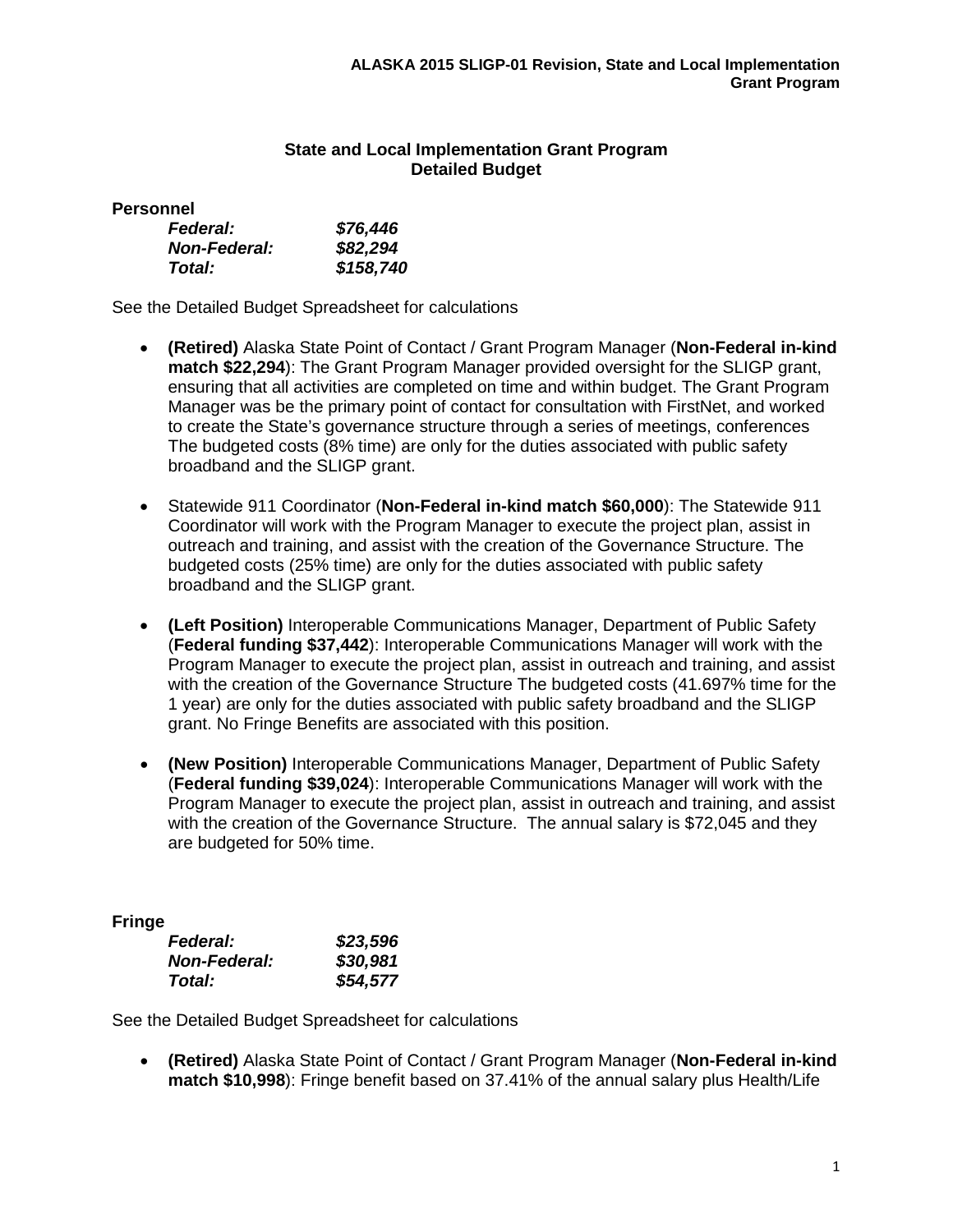Insurance of 16,610.28 per year. The budgeted costs (8% fringe benefits) were only for the duties associated with public safety broadband and the SLIGP grant.

- Statewide 911 Coordinator (**Non-Federal in-kind match \$19,984**): Fringe benefit based on 37.41% of the annual salary plus Health/Life Insurance of 16,610.28 per year. The budgeted costs (25% fringe benefits) are only for the duties associated with public safety broadband and the SLIGP grant. This line item corresponds to the capped amount of \$60,000 for in-kind match in salary for the Statewide 911 Coordinator.
- **(New Position)** Interoperable Communications Manager, Department of Public Safety (**Federal funding \$23,596**): Fringe benefit based on 37.41% of the annual salary plus Health/Life Insurance of 16,610.28 per year. The Interoperable Communications Manager will work with the Program Manager to execute the project plan, assist in outreach and training, and assist with the creation of the Governance Structure. The annual salary is \$72,045

## **Travel**

| <b>Federal:</b>     | \$178,149 |
|---------------------|-----------|
| <b>Non-Federal:</b> | \$6,001   |
| Total:              | \$184,150 |

See the Detailed Budget Spreadsheet for calculations

- In-state Travel for Governance meetings: 11 individuals including the Grant Program Manager and the 911 Coordinator will travel to 9 in-state meetings to create the SIGB. Airfare is estimated at \$600/ticket; hotel is estimated at \$150/night for one night; per diem is estimated at \$50/day for two days, for a total of \$850/trip The costs will be split between **Federal \$78,149 and Non-Federal, cash contribution of \$6,001.**
- Travel for Regional and National Meetings with FirstNet: 10 individuals will attend 10 meetings. Airfare is estimated at \$800/ticket; hotel is estimated at \$100/night for one night; per diem is estimated at \$50/day for two days, for a total of \$1000/trip, **Federal \$100,000.**

**Equipment**

| <b>Federal:</b>     | 80  |
|---------------------|-----|
| <b>Non-Federal:</b> | 80  |
| Total:              | SO. |

We do not plan to have any equipment costs for this grant program.

## **Supplies**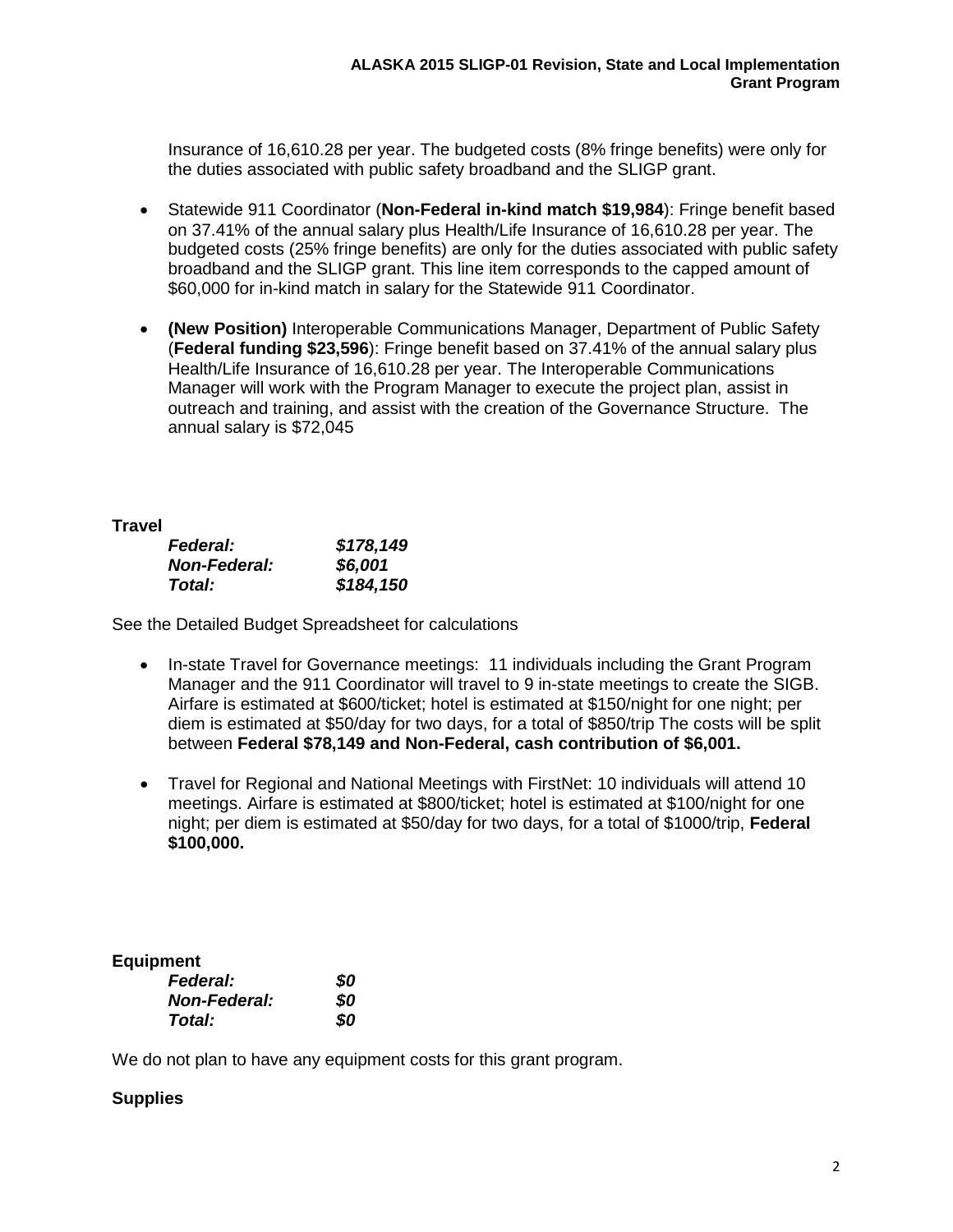| <b>Federal:</b>     | \$17,252 |
|---------------------|----------|
| <b>Non-Federal:</b> | SO       |
| Total:              | \$17,252 |

See the Detailed Budget Spreadsheet for calculations

- Office Supplies (**Federal**): This includes paper, folders, pens, toner and other general office supplies, which will be used by members of the project on grant-related activities.
- Multi-Function color printer (**Federal**): A printer will be purchased for the Grant Program Manager and Telecom Special Projects Administrator (TSPA), to support their grantrelated activities.
- Laptops (**Federal**): The purchase of new laptops for the Interoperable Communications Manager, the 911 Coordinator and administrative support is for use while on travel and for conducting other grant-related work.
- Software (**Federa**l): The software will support the purchase of the Laptops.

## **Contractual**

| <b>Federal:</b>     | \$229,500 |
|---------------------|-----------|
| <b>Non-Federal:</b> | SO        |
| Total:              | \$229,500 |

See the Detailed Budget Spreadsheet for calculations

- Project Management: A full time Project Manager will be procured through existing state contracts and the Western States Contracting Alliance – WSCA to oversee and manager all aspects of the SLIGP grant and processes. The duties will include:
	- Preparation of the Project Plan and manage the entire effort from beginning to end.
	- Monitor progress on all aspects of the project plan, tasks, and logs.
	- Facilitate meetings with project team members to discuss progress, issues, etc.
	- Alter the scope of the project or obtain additional resources as required to ensure that the project is completed on time and on schedule.
	- Coordinate communication between team members and FirstNet.
	- Provide regular updates to management and the Grant Administrator.

#### **Construction**

| <b>Federal:</b>     | 80 |
|---------------------|----|
| <b>Non-Federal:</b> | 80 |
| Total:              | SO |

We do not plan to have any construction costs for this grant program.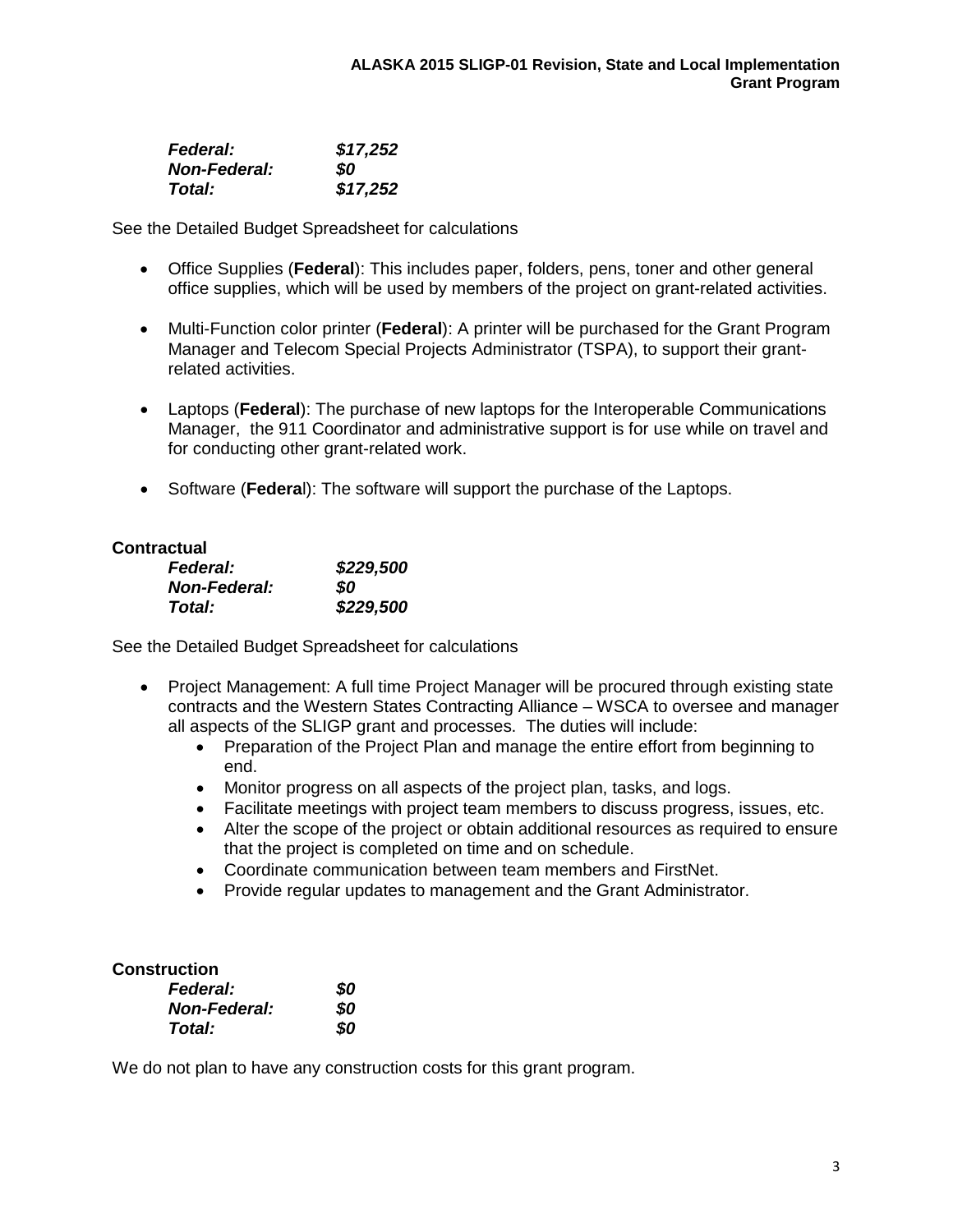| Other |                     |  |
|-------|---------------------|--|
|       | <b>Federal:</b>     |  |
|       | <b>Non-Federal:</b> |  |

| ı cucıaı.           | וטיוע   |
|---------------------|---------|
| <b>Non-Federal:</b> | SO.     |
| Total:              | \$1,637 |

See the Detailed Budget Spreadsheet for calculations

*Federal: \$1,637*

- Wireless Connection for Laptops (**Federal – \$1,456**): The two laptops purchased for the Interoperable Communications Manager and the 911 Coordinator will have wireless connections to facilitate work while at meetings and on travel.
- Printing (**Federal - \$181**): As part of the State's education and outreach activities, we plan to produce five fliers that provide information on the PSBN and how it can be used by various public safety entities. We plan to print copies and distribute them at meetings with local and tribal jurisdictions.

# **Indirect**

| <b>Federal:</b>     | 80       |
|---------------------|----------|
| <b>Non-Federal:</b> | \$12,369 |
| Total:              | \$12,369 |

See the Detailed Budget Spreadsheet for calculations

• Indirect Costs (Non-Federal in-kind match): Department of Public Safety (DPS) Indirect Cost Rate with cognizant federal agency, U.S. Department of Justice (DOJ) developed rate of 9.55% for 2013, 9.43% for 2014, 9.04% for 2015 to cover all direct charges.

# **TOTALS**

| <b>Federal:</b>      | \$526,580 |
|----------------------|-----------|
| <b>Non-Federal:</b>  | \$131,645 |
| <i><b>Total:</b></i> | \$658,225 |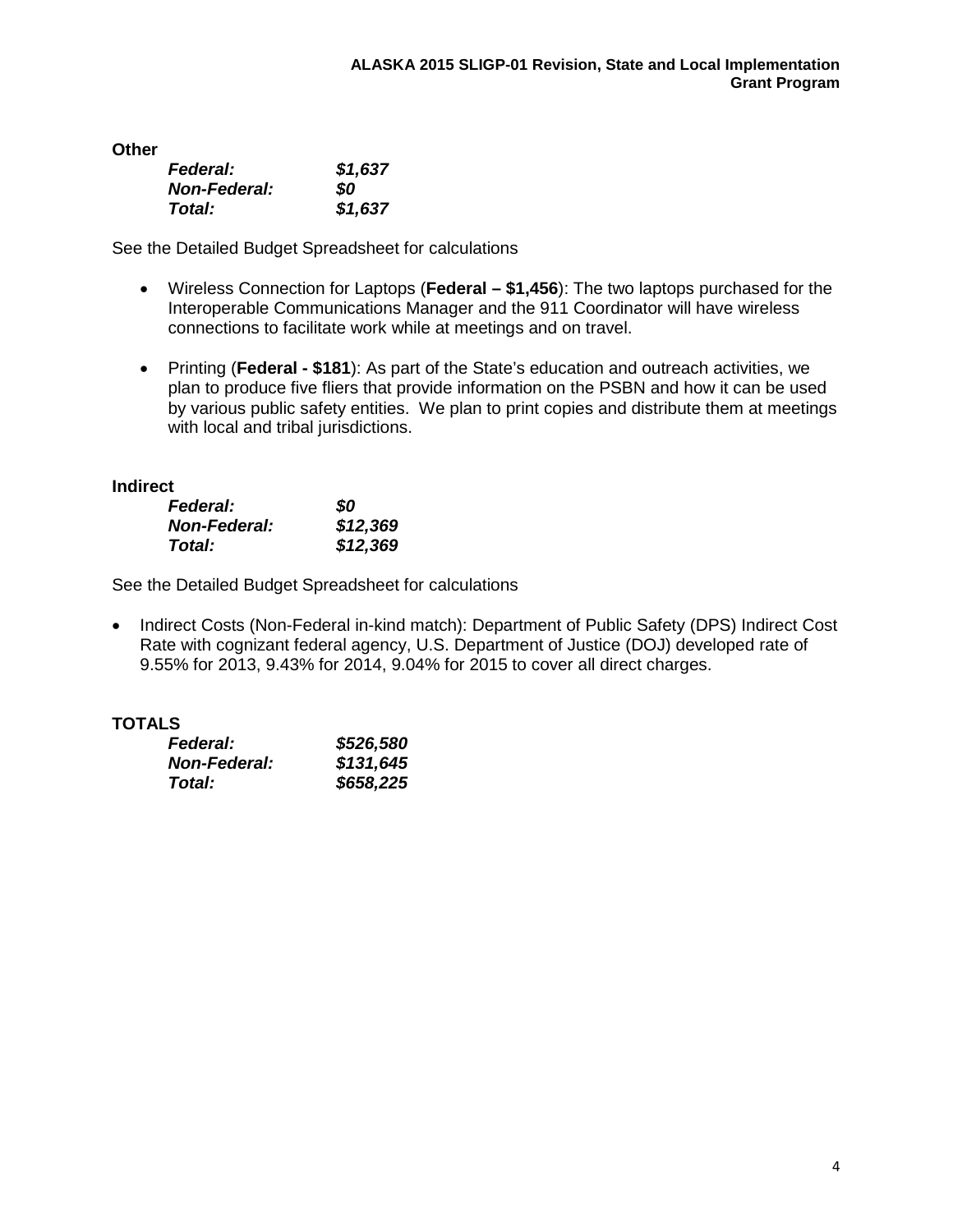# 2016 REVISED SLIGP Detailed Budget Spreadsheet - Alaska

| Category                                                                                                                                                                                                                                                                                                | Detailed Description of Budget (for full grant<br>period) |                  | <b>Breakdown of Costs</b> |                | <b>Grant Total</b><br><b>Project Costs</b> |           |
|---------------------------------------------------------------------------------------------------------------------------------------------------------------------------------------------------------------------------------------------------------------------------------------------------------|-----------------------------------------------------------|------------------|---------------------------|----------------|--------------------------------------------|-----------|
| a. Personnel                                                                                                                                                                                                                                                                                            | <b>Quantity</b>                                           | <b>Unit Cost</b> | <b>Subtotal</b>           | <b>Federal</b> | <b>Non-Federal</b>                         |           |
| Governor's designated point of contact:<br>Deputy Director, Alaska State Troopers,<br>Department of Public Safety spent 8% on<br>SLIGP work. The annual salary is<br>\$139,335. (RETIRED)                                                                                                               | 2 years<br>@ 8%                                           | \$139,335        | \$22,294                  | \$0            | \$22,294                                   | \$22,294  |
| The Statewide 911 Coordinator will spend<br>25% of the time on SLIGP grant activities<br>for 4.5 years. The 911 Coordinator's annual<br>salary is \$75,510. NOTE: Only \$60,000 is<br>being reported for match.                                                                                         | 4.5 years<br>@ 25%                                        | \$75,510         | \$84,949                  | \$0            | \$60,000                                   | \$60,000  |
| (Left Position) Interpoerable<br>Communications Manager, Department of<br>Public Safety will spend 41.697% on<br>SLIGP work. The annual salary is \$89,748                                                                                                                                              | 1 year @<br>41.697%                                       | \$89,748         | \$37,422                  | \$37,422       | \$0                                        | \$37,422  |
| (NEW) Interpoerable Communications<br>Manager, Department of Public Safety will<br>spend 50% on SLIGP work. The annual<br>salary is \$72,045                                                                                                                                                            | 13<br>months<br>@ 50%                                     | \$72,045         | \$39,024                  | \$39,024       | \$0                                        | \$39,024  |
| <b>Total Personnel</b>                                                                                                                                                                                                                                                                                  |                                                           |                  | \$183,689                 | \$76,446       | \$82,294                                   | \$158,740 |
| <b>b.</b> Fringe Benefits                                                                                                                                                                                                                                                                               | Quantity                                                  | <b>Unit Cost</b> | <b>Subtotal</b>           | <b>Federal</b> | <b>Non-Federal</b>                         |           |
| Governor's designated point of contact:<br>Deputy Director, Alaska State Troopers,<br>Department of Public Safety spent 8% on<br>SLIGP work. Fringe benefit based on<br>37.41% of the annual salary plus<br>Health/Life Insurance of 16,610.28 per<br>year. The annual Fringe is \$68,735.<br>(RETIRED) | 2 years<br>@ 8%                                           | \$68,735         | \$10,997                  | \$0            | \$10,997                                   | \$10,997  |
| The Statewide 911 Coordinator will spend<br>25% of the time on SLIGP grant activities<br>for 4.5 years. Fringe benefit based on<br>37.41% of the \$60,000 capped salary<br>match. NOTE: Only \$19,984 is being<br>reported as match.                                                                    | 37.41%                                                    | \$60,000         | \$22,446                  | \$0            | \$19,984                                   | \$19,984  |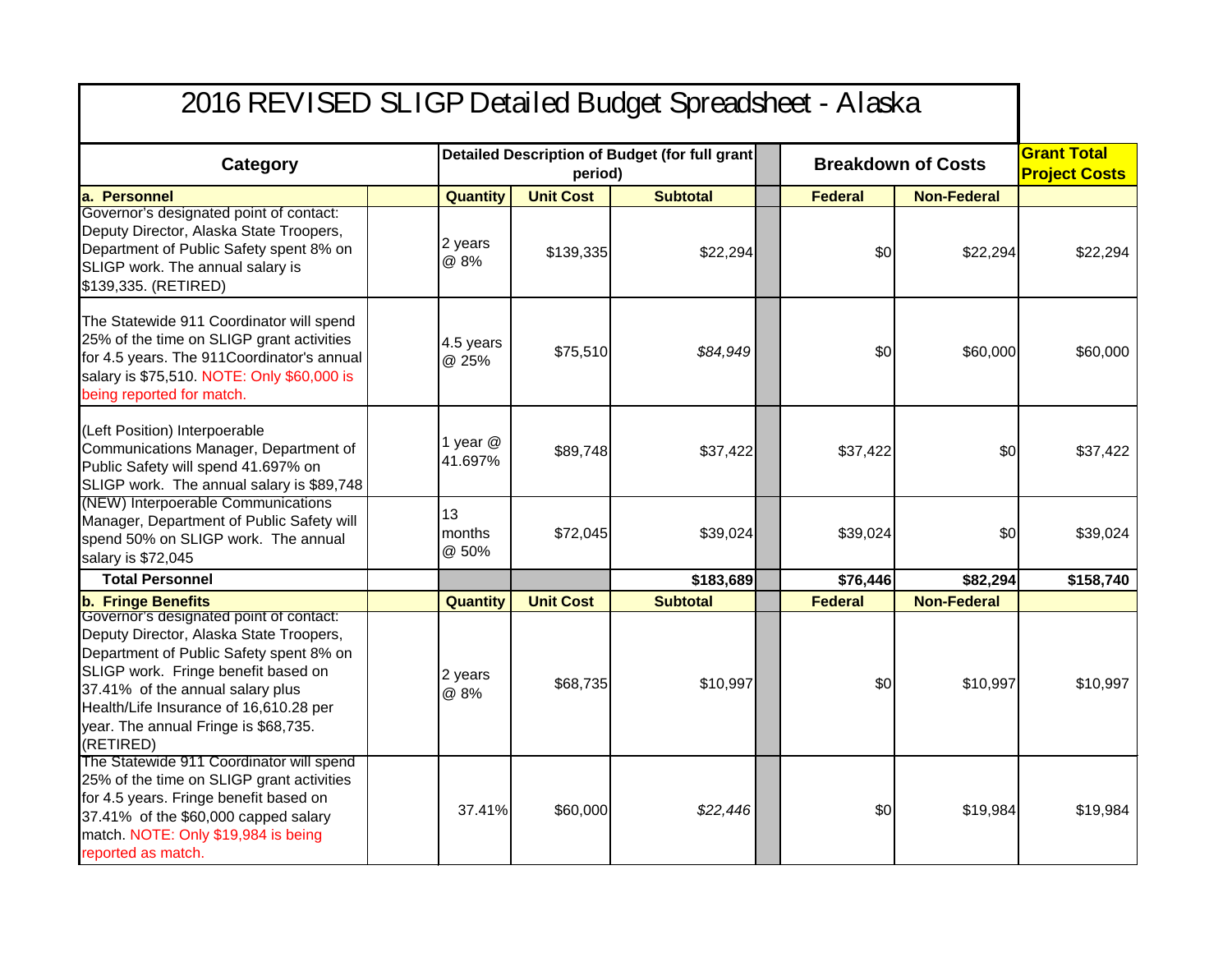| (NEW) Interpoerable Communications<br>Manager, Department of Public Safety will<br>spend 50% on SLIGP work. The annual<br>salary is \$72,045, Fringe benefit based on<br>37.41% of the annual salary plus<br>Health/Life Insurance of 16,610.28 per<br>year. The annual Fringe is \$43,562  | 13<br><b>Months</b><br>@ 50% | \$43,562         | \$23,596        | \$23,596       | \$0                | \$23,596  |
|---------------------------------------------------------------------------------------------------------------------------------------------------------------------------------------------------------------------------------------------------------------------------------------------|------------------------------|------------------|-----------------|----------------|--------------------|-----------|
| <b>Total Fringe Benefits</b>                                                                                                                                                                                                                                                                |                              |                  | \$57,039        | \$23,596       | \$30,981           | \$54,577  |
| c. Travel                                                                                                                                                                                                                                                                                   | <b>Quantity</b>              | <b>Unit Cost</b> | <b>Subtotal</b> | <b>Federal</b> | <b>Non-Federal</b> |           |
| In-state Travel for Governance meetings:<br>11 individuals will travel to 9 meetings to<br>create the SIGB. Airfare is estimated at<br>\$600/ticket; hotel is estimated at<br>\$150/night for one night; per diem is<br>estimated at \$50/day for two days, for a<br>total of \$850/trip    | 99                           | \$850            | \$84,150        | \$78,149       | \$6,001            | \$84,150  |
| <b>Travel for Regional and National Meetings</b><br>with FirstNet: 10 individuals will attend 10<br>meetings. Airfare is estimated at<br>\$800/ticket; hotel is estimated at<br>\$100/night for one night; per diem is<br>estimated at \$50/day for two days, for a<br>total of \$1000/trip | 100 trips                    | \$1,000          | \$100,000       | \$100,000      | \$0                | \$100,000 |
| <b>Total Travel</b>                                                                                                                                                                                                                                                                         |                              |                  | \$184,150       | \$178,149      | \$6,001            | \$184,150 |
| d. Equipment                                                                                                                                                                                                                                                                                | Quantity                     | <b>Unit Cost</b> | <b>Subtotal</b> | <b>Federal</b> | <b>Non-Federal</b> |           |
| N/A                                                                                                                                                                                                                                                                                         |                              | \$0              | \$0             | \$0            | \$0                | \$0       |
| <b>Total Equipment</b>                                                                                                                                                                                                                                                                      |                              |                  | \$0             | \$0            | \$0                | \$0       |
| e. Supplies                                                                                                                                                                                                                                                                                 | Quantity                     | <b>Unit Cost</b> | <b>Subtotal</b> | <b>Federal</b> | <b>Non-Federal</b> |           |
| <b>Office Supplies</b><br>budgeted at \$212/month for 4.5 years                                                                                                                                                                                                                             | 54                           | \$212            | \$11,448        | \$11,448       | \$0                | \$11,448  |
| Multi function Color Laser Printer - (print,<br>copy, scan)                                                                                                                                                                                                                                 |                              | \$2,300          | \$2,300         | \$2,300        | \$0                | \$2,300   |
| Laptops                                                                                                                                                                                                                                                                                     | $\overline{c}$               | \$1,334          | \$2,668         | \$2,668        | \$0                | \$2,668   |
| Software                                                                                                                                                                                                                                                                                    | $\overline{2}$               | \$418            | \$836           | \$836          | \$0                | \$836     |
| <b>Total Supplies</b>                                                                                                                                                                                                                                                                       |                              |                  | \$17,252        | \$17,252       | \$0                | \$17,252  |
| f. Contractual                                                                                                                                                                                                                                                                              | <b>Quantity</b>              | <b>Unit Cost</b> | <b>Subtotal</b> | <b>Federal</b> | <b>Non-Federal</b> |           |
| <b>Project Management:</b><br>A full time Project Manager will be<br>procured through the existing WSCA<br>Contract, 1800 hours per year for 3 years<br>@ 85 per hour                                                                                                                       | 2700                         | \$85             | \$229,500       | \$229,500      | \$0                | \$229,500 |